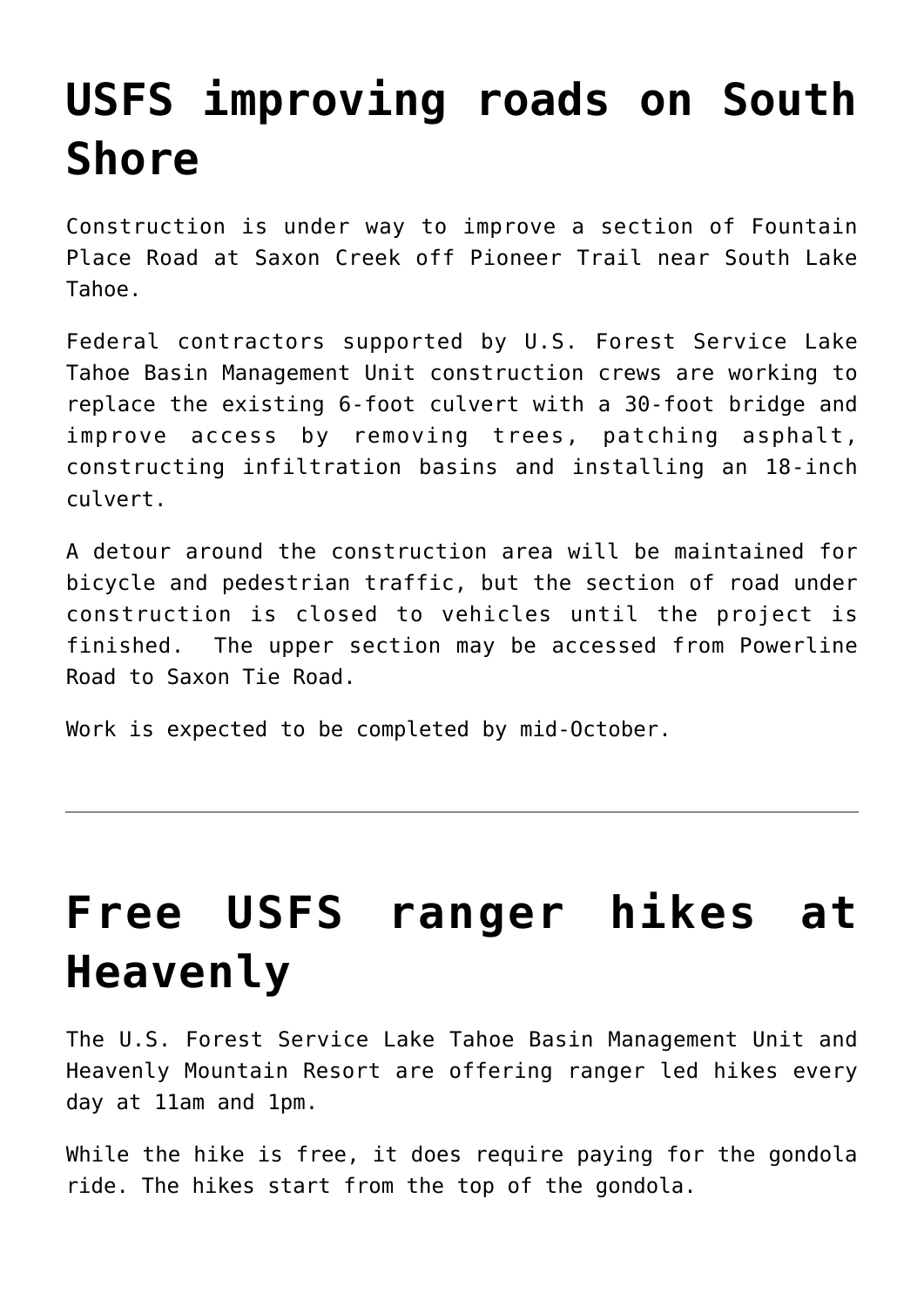They last about 90 minutes and are moderately difficult.

Wear closed toed shoes and bring water. No reservations are required and attendance is on a first-come, first-served basis.

For more information, contact Jaclyn Tain at 530.543.2730 or email jtain@fs.fed.us.

### **[Natalie Gulbis withdraws from](https://www.laketahoenews.net/2018/07/natalie-gulbis-withdraws-from-celebrity-golf-tournament/) [celebrity golf tournament](https://www.laketahoenews.net/2018/07/natalie-gulbis-withdraws-from-celebrity-golf-tournament/)**

**By Angel Guerrero, Sacramento Bee**

Natalie Gulbis withdrew her name Sunday from the American Century Championship due to an undisclosed family emergency, according to a tournament spokesman.

Gulbis, a Sacramento native who was on the comeback trail after a third back surgery, made the cut in an LPGA tournament for the first time since 2015 in April. She has failed to make the cut in her last four tournaments.

**[Read the whole story](https://www.sacbee.com/sports/golf/article214667990.html)**

### **[Eldorado Forest to implement](https://www.laketahoenews.net/2018/07/eldorado-forest-to-implement-fire-restrictions/)**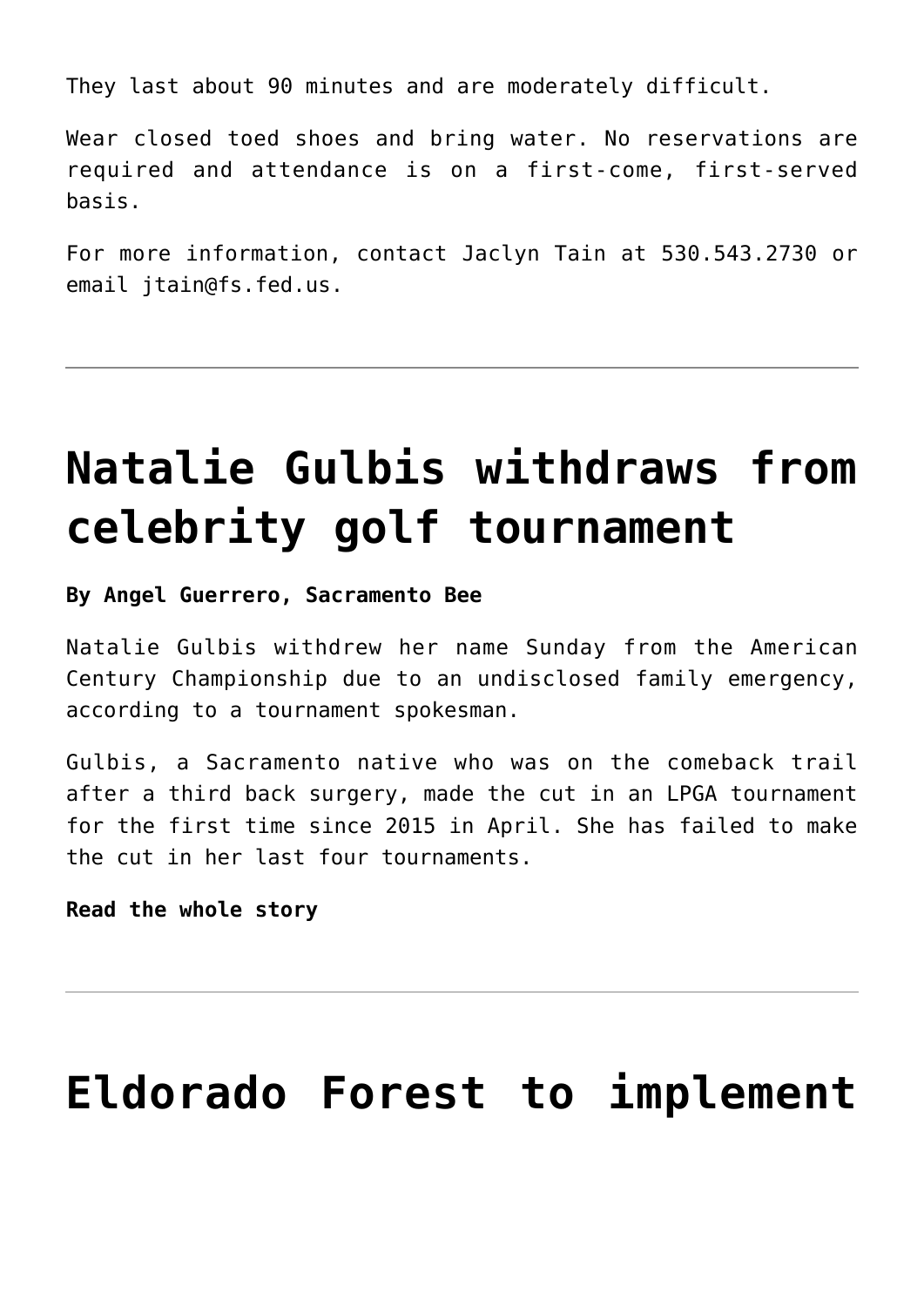# **[fire restrictions](https://www.laketahoenews.net/2018/07/eldorado-forest-to-implement-fire-restrictions/)**

Fire restrictions go into effect on the Eldorado National Forest on July 14.

Wood and charcoal fires will be restricted to designated recreation sites and other fire related activities will be prohibited until the end of fire season. Gas or propane fires are allowed with a free 2018 California campfire permit.

Fire restrictions mean:

- No wood or charcoal fires are allowed outside of exempted recreation sites even with a valid campfire permit.
- No smoking, except within an enclosed vehicle, building or exempted recreation site.
- Operating a welding or other torch with an open flame is prohibited.
- Operating an internal combustion engine without a properly operating spark arrestor is prohibited.
- Lanterns and portable stoves using gas, kerosene, jellied petroleum or pressurized liquid fuel are allowed with a valid permit.
- Those with a valid 2018 wood cutting permit may cut firewood in compliance with the terms of their permit.
- Motor vehicles are allowed only on designated National Forest System roads, routes, trails and areas.

Questions may be directed to 530.622.5061.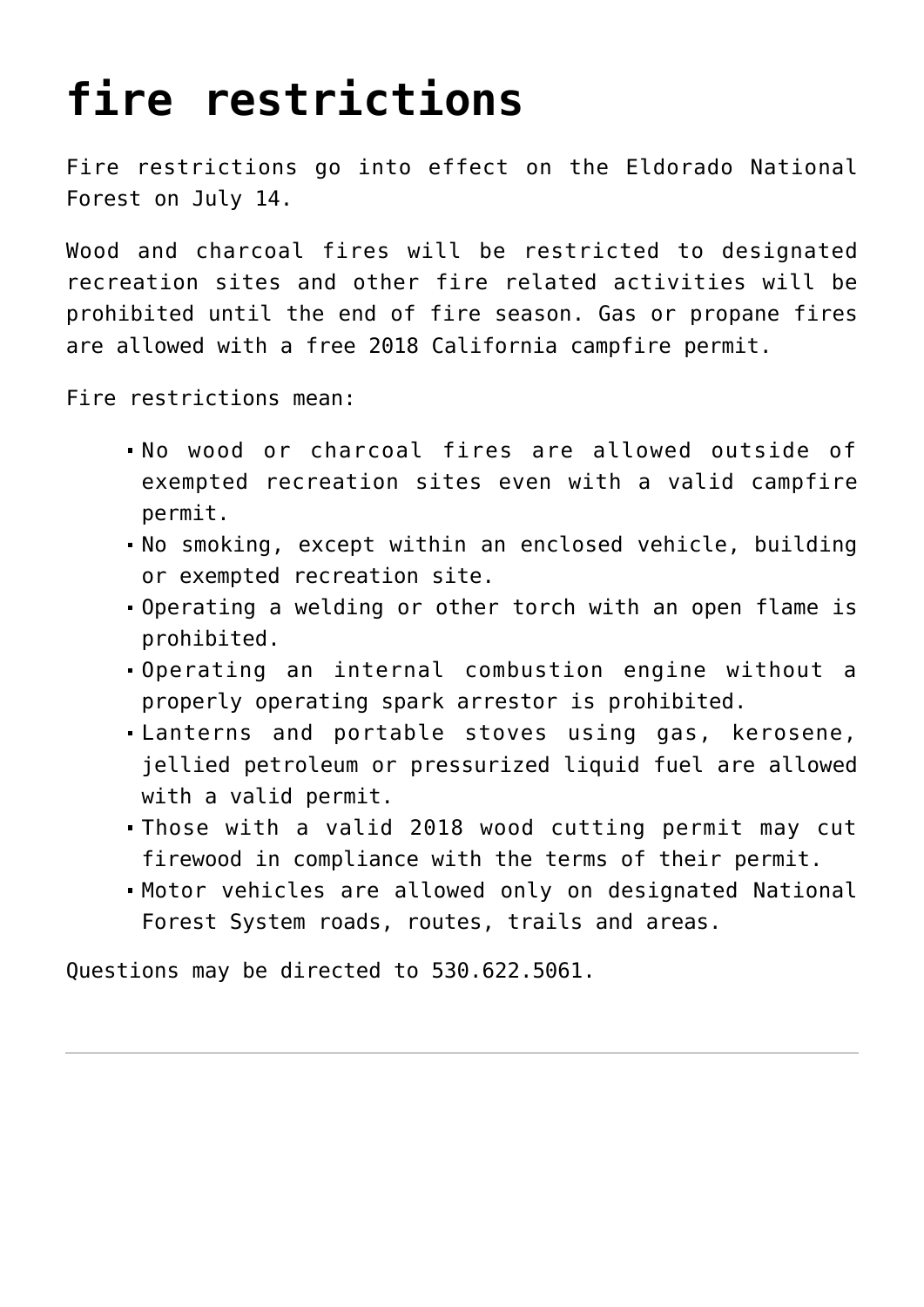### **[Changing climate at Mono Lake](https://www.laketahoenews.net/2018/07/changing-climate-at-mono-lake-could-mean-more-dust-storms/) [could mean more dust storms](https://www.laketahoenews.net/2018/07/changing-climate-at-mono-lake-could-mean-more-dust-storms/)**

#### **By Louis Sahagun, Los Angeles Times**

Climate change is bringing less snow to the Sierra Nevada mountains — and less snowmelt to Mono Lake. That means if Los Angeles keeps taking its allocated share of water feeding into Mono Lake, it might be responsible for dust kicking up off the drying shore, authorities in the Eastern Sierra

When dust storms began rising off the dry bed of Owens Lake, authorities in the Eastern Sierra blamed Los Angeles' thirst. The city had, after all, drained the lake in the 1920s to serve its faucets.

Now, as dust kicks up from Mono Lake, authorities in the Eastern Sierra are once again blaming that water-craving metropolis about 350 miles to the south.

But this time, they're also blaming climate change.

Since 1994, a landmark State Water Resources Control Board decision has capped L.A.'s diversions of the streams that feed Mono Lake, defusing for a time one of California's most protracted environmental battles.

Scientists say climatic shifts, however, are bringing less snow to the Sierra Nevada and less snowmelt to Mono Lake.

#### **[Read the whole story](http://www.latimes.com/local/california/la-me-mono-lake-dust20180705-htmlstory.html#)**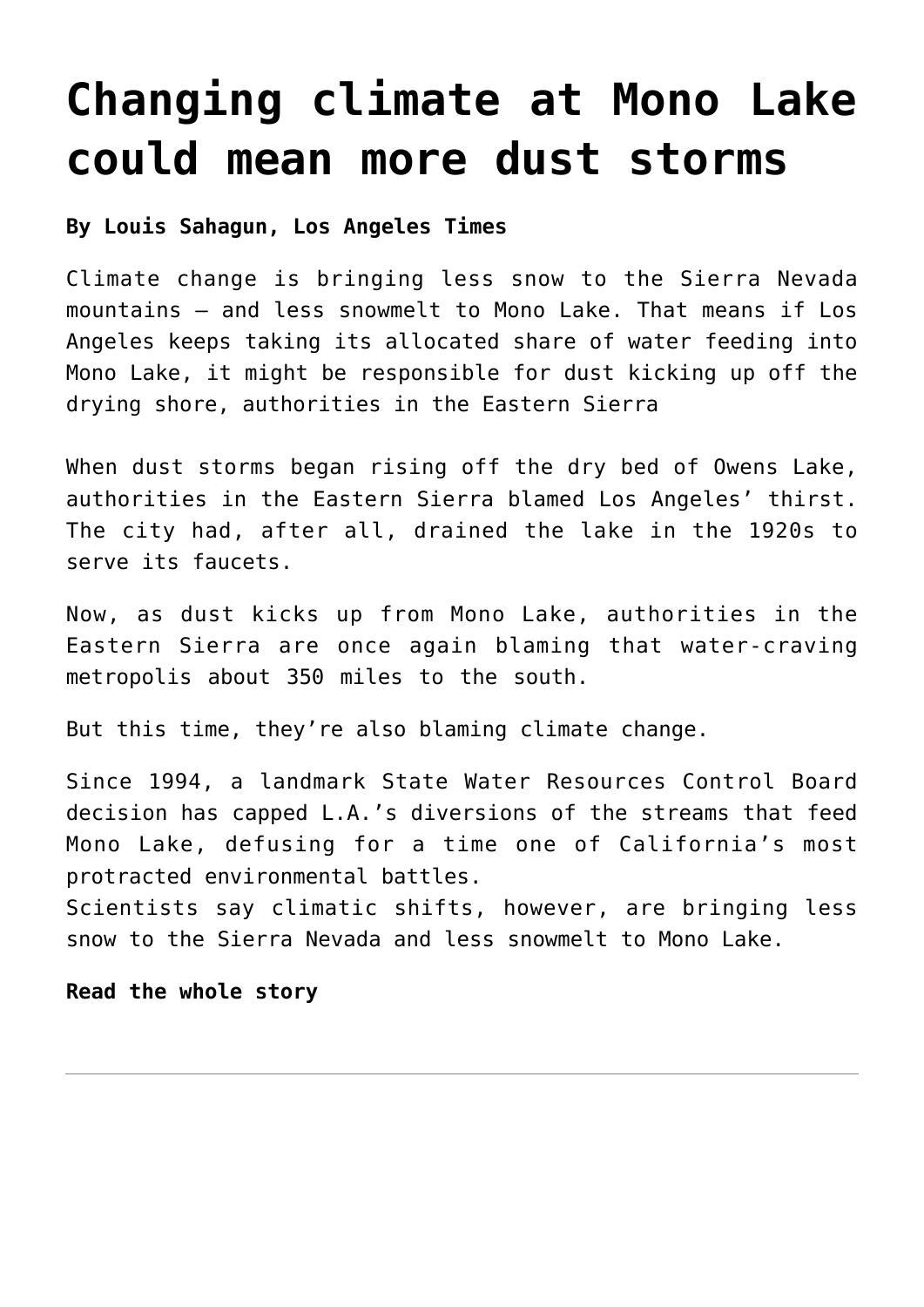# **[Bike challenge riders rack up](https://www.laketahoenews.net/2018/07/bike-challenge-riders-rack-up-miles-trips/) [miles, trips](https://www.laketahoenews.net/2018/07/bike-challenge-riders-rack-up-miles-trips/)**

During the first two weeks of June, participants in the 13th annual Lake Tahoe Bike Challenge traveled 11,215 miles on foot or on bicycle, burning an estimated 482,245 calories and preventing an estimated 12,105 pounds of carbon dioxide emissions and \$2,493 in gasoline purchases.

Organized by the Tahoe Regional Planning Agency and Lake Tahoe Bicycle Coalition, the basinwide Bike Challenge is a friendly competition to see who could rack up the most trips and miles by biking, walking, or taking transit instead of driving cars.

Vincent Benoit, of South Lake Tahoe, won the individual challenge for both trips and miles, reporting 49 trips and 376 miles. South Tahoe Refuse and Recycling won the team challenge for most trips with 259, and El Dorado County Department of Transportation and El Dorado County Library won the team challenge for most trips per employee, with 32 trips per employee.

### **Individual winners (Most Miles)**

- First Vincent Benoit, 376 miles
- Second Kevin Willitts, 375.2 miles
- Third Bob Buckholz, 350.06 miles

### **Individual winners (Most Trips)**

- First Vincent Benoit, 49 trips
- Second Carlie Teague, 38 trips
- Third April Grothe, 32 trips
- **Team challenge winners (Most Trips)**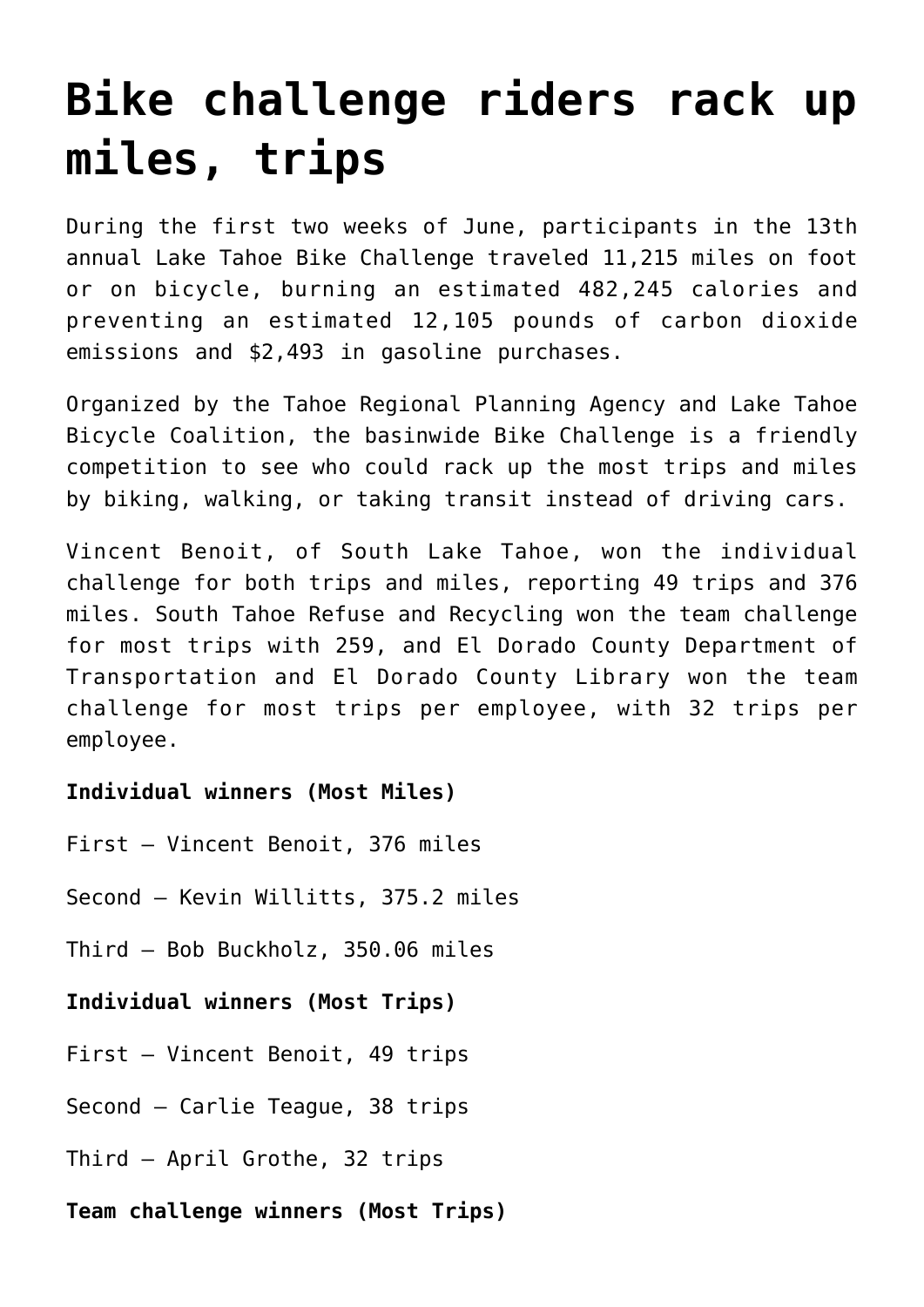First – South Tahoe Refuse and Recycling, 259 trips

Second – Lake Tahoe Community College, 252 trips

Third – League to Save Lake Tahoe, 250 trips

#### **Team challenge winners (Most Trips Per Employee)**

First – El Dorado County Department of Transportation/Library, 32.33 trips per employee

Second – Tahoe Telecommuters, 17.57 trips per employee

Third – Lake Tahoe Community College, 14.82 trips per employee.

Lake Tahoe schools also participated in the Bike Challenge, with 813 students participating in Bike to School Week. All participating students received safety bike bells, bike lights, reflective slap bands, and instruction on how to maintain and safely ride their bicycles.

Bijou Community School – 351 students

South Tahoe Middle School – 169 students

Lake Tahoe Environmental Magnet School – 112 students

North Tahoe Middle School – 67 students

Sierra House Elementary School – 60 students

Tahoe Valley Elementary School – 54 students.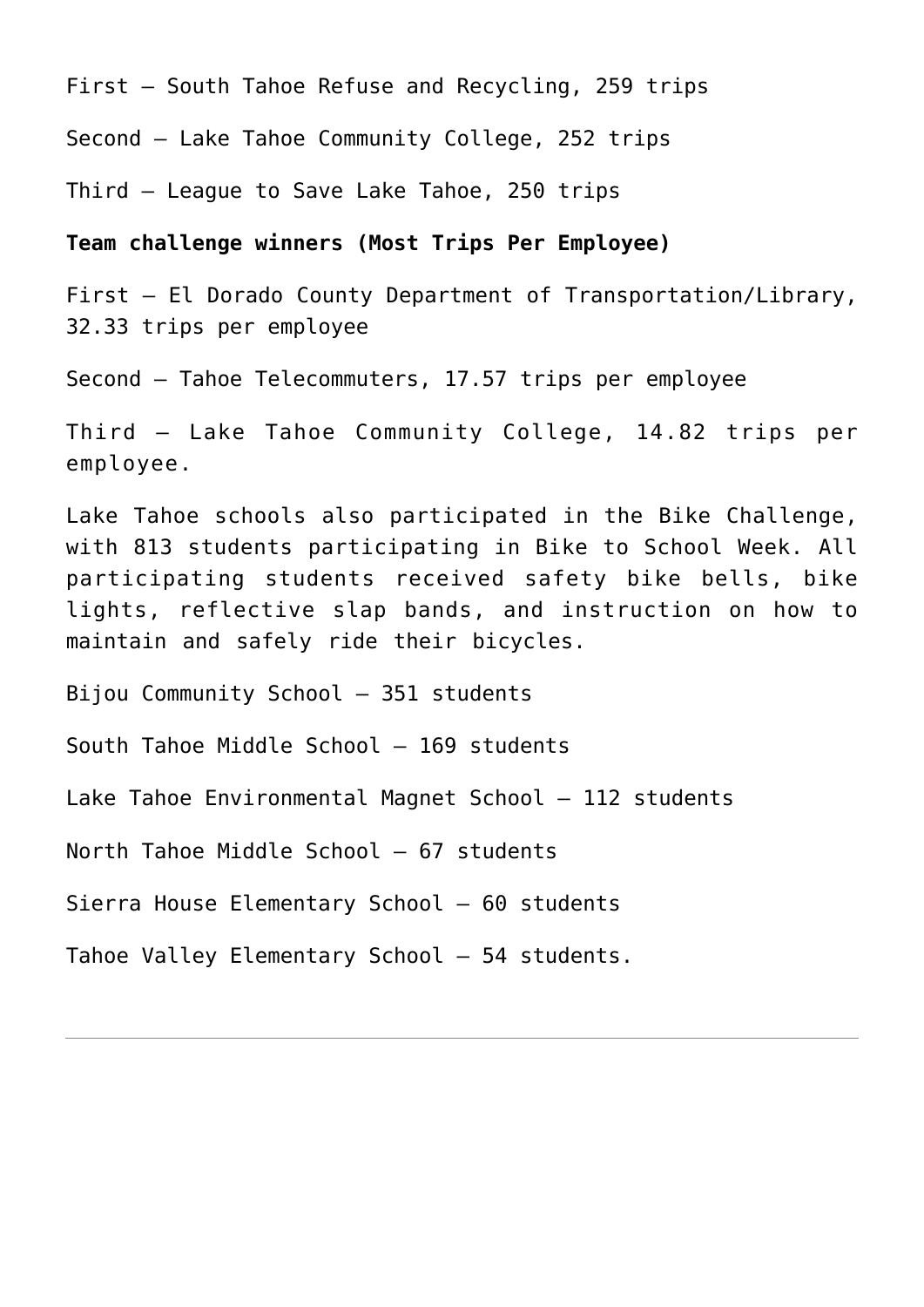### **[Forni Meadows now part of](https://www.laketahoenews.net/2018/07/forni-meadows-now-part-of-eldorado-forest/) [Eldorado Forest](https://www.laketahoenews.net/2018/07/forni-meadows-now-part-of-eldorado-forest/)**

The Eldorado National Forest recently purchased Forni Meadows, adding 835-acres of ecologically valuable and historically significant land to an area adjacent to Desolation Wilderness.

The \$3 million purchase was facilitated by the Trust for Public Land with funding primarily from the Land and Water Conservation Fund (LWCF). LWCF is a federal program which uses revenue from oil and gas leases for conservation.

This high-elevation property features views of Pyramid Peak and contains approximately 250 acres of meadows and wetlands, breeding populations of the endangered Sierra Nevada yellowlegged frog, two miles of streams, and a small pond. It also provides potential habitat for other sensitive species such as the California wolverine, the Sierra Nevada red fox, the northern goshawk, and the American marten. The large size of Upper Forni Meadow (over 100 acres) is uncommon on the west side of the northern and central Sierra.

The Forni Meadows property includes the historic Forni Ranch which was homesteaded by the Forni family in the 1880s and was used as a summer cow camp. The ranch contains the original cabin built in 1862, as well as other cabins and two barns. The cow camp is expected to be eligible for listing on the National Register of Historic Places.

Forni Meadows is located north of Highway 50 and south of Lyons Creek Trail near Strawberry and is surrounded by National Forest System lands. There are currently no trails into Forni Meadows. However, the public can hike into this area along 4½ miles of primitive service roads which are closed to public vehicle access.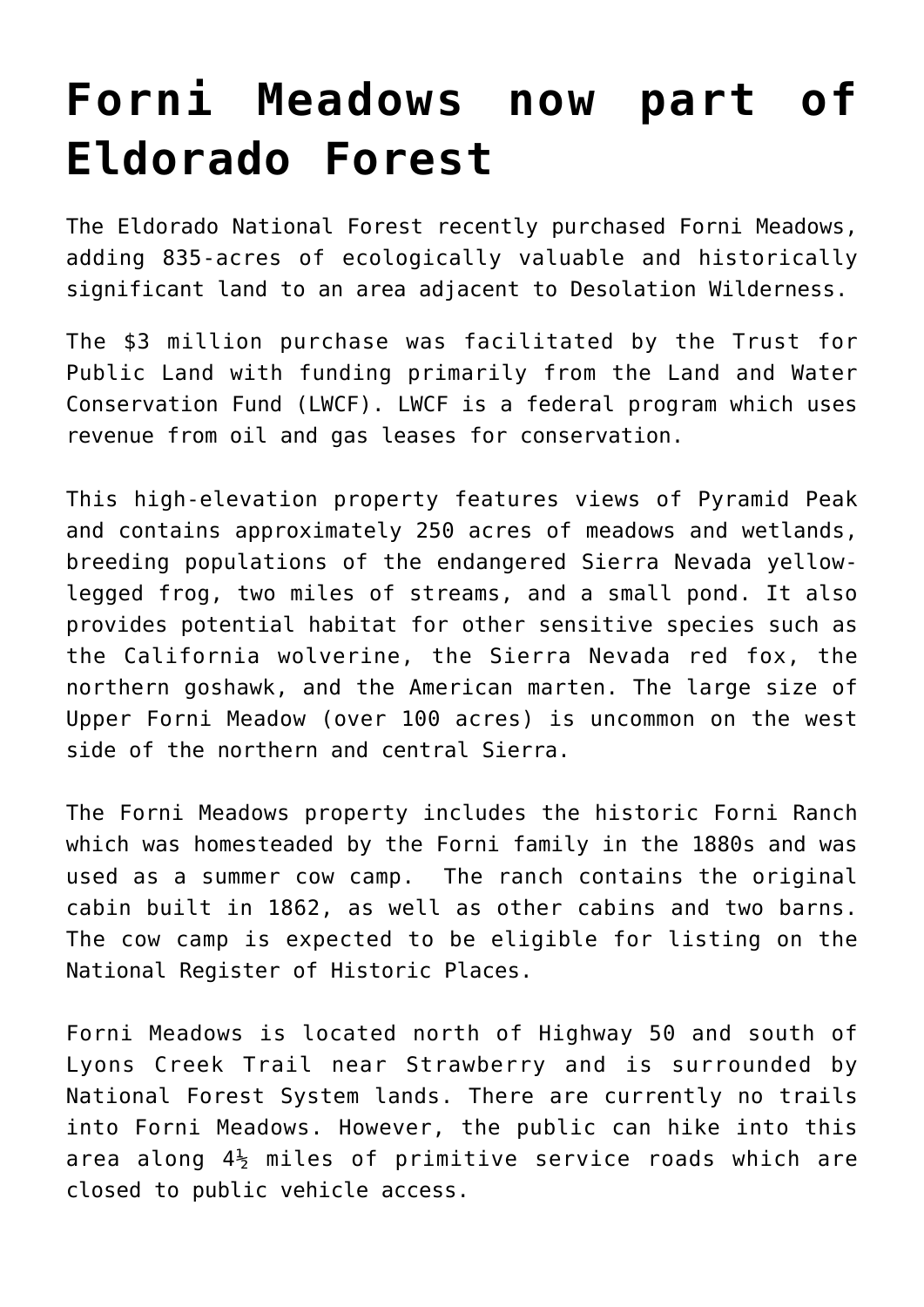### **[Ditching your phone will](https://www.laketahoenews.net/2018/07/ditching-your-phone-will-change-how-you-recreate/) [change how you recreate](https://www.laketahoenews.net/2018/07/ditching-your-phone-will-change-how-you-recreate/)**

### **By Aaron Gulley, Outside**

Guide apps and GPS tools can be vital for off-grid adventures. But relying on them too heavily means we miss out on hidden gems that aren't online.

The first time my wife, Jen, and I brought Artemis the Airstream to Gold Canyon, Arizona, a retirement community pressed up against the Superstition Mountains southeast of Phoenix, I wanted to leave almost the moment I arrived. The problem wasn't the camping: We had found a pretty, tucked-away site on state trust land where we happily could stay the full allowable two weeks. But at the time, I was training for a mountain bike race, and that first night, when I looked on my favorite online sources for trails in the area (Strava, MTB Project, Trailforks), I could find just one lonely, short piece of singletrack, which would never suffice.

"Let's not unhitch," I implored Jen. "We can leave early tomorrow and find something better."

### **[Read the whole story](https://www.outsideonline.com/2321651/gps-and-guide-apps-are-changing-how-we-recreate?utm_content=buffer664b8&utm_medium=social&utm_source=twitter&utm_campaign=tweet)**

# **[Dockless bikes generating](https://www.laketahoenews.net/2018/07/dockless-bikes-generating-loads-of-newfound-data/)**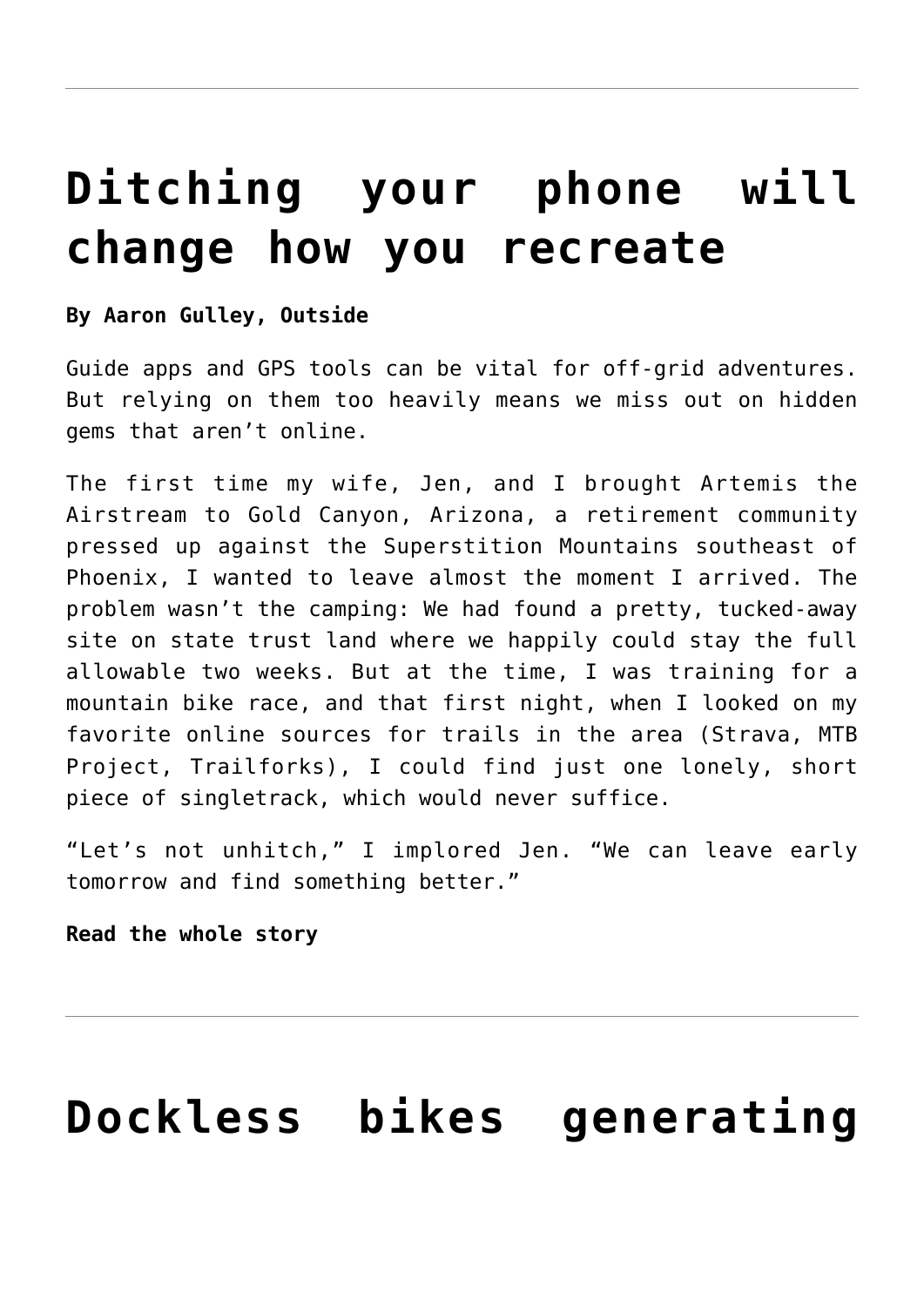### **[loads of newfound data](https://www.laketahoenews.net/2018/07/dockless-bikes-generating-loads-of-newfound-data/)**

### **By Enrique Gili, Sierra**

This past spring, clusters of brightly colored dockless shared bikes (DSBs) began to proliferate on San Diego's city sidewalks like tulips after a spring rain. They were put there by companies—such as Lime, Ofo, and Mobike—seeking to disrupt the status quo of California's omnipresent car culture. As a result, thousands of DSBs ended up scattered around commercial districts and residential neighborhoods.

Dozens of markets—from major metropolitan cities like Minneapolis and Dallas to college campuses like Arkansas State University to South Lake Tahoe—have similarly bike-strewn landscapes as a result of the DSB wave, which added 44,000 bikes to U.S. streets in 2017.

The companies behind DSBs are united in their eagerness to capitalize on the so-called sharing economy (which has exploded since the dawn of Uber and Airbnb) by changing the way people travel and commute.

Yet for all the well-documented controversy surrounding DSBs, one overlooked aspect is the rivers of data their systems generate. Since each bike is equipped with sensors, and each cyclist carries a GPS-enabled smartphone, any given fleet of DSBs is collecting multiple terabytes of user information.

#### **[Read the whole story](https://www.sierraclub.org/sierra/what-can-dockless-bikes-and-dockless-scooters-tell-us-about-cities?utm_source=twitter&utm_campaign=sierramag&utm_medium=sierra_social)**